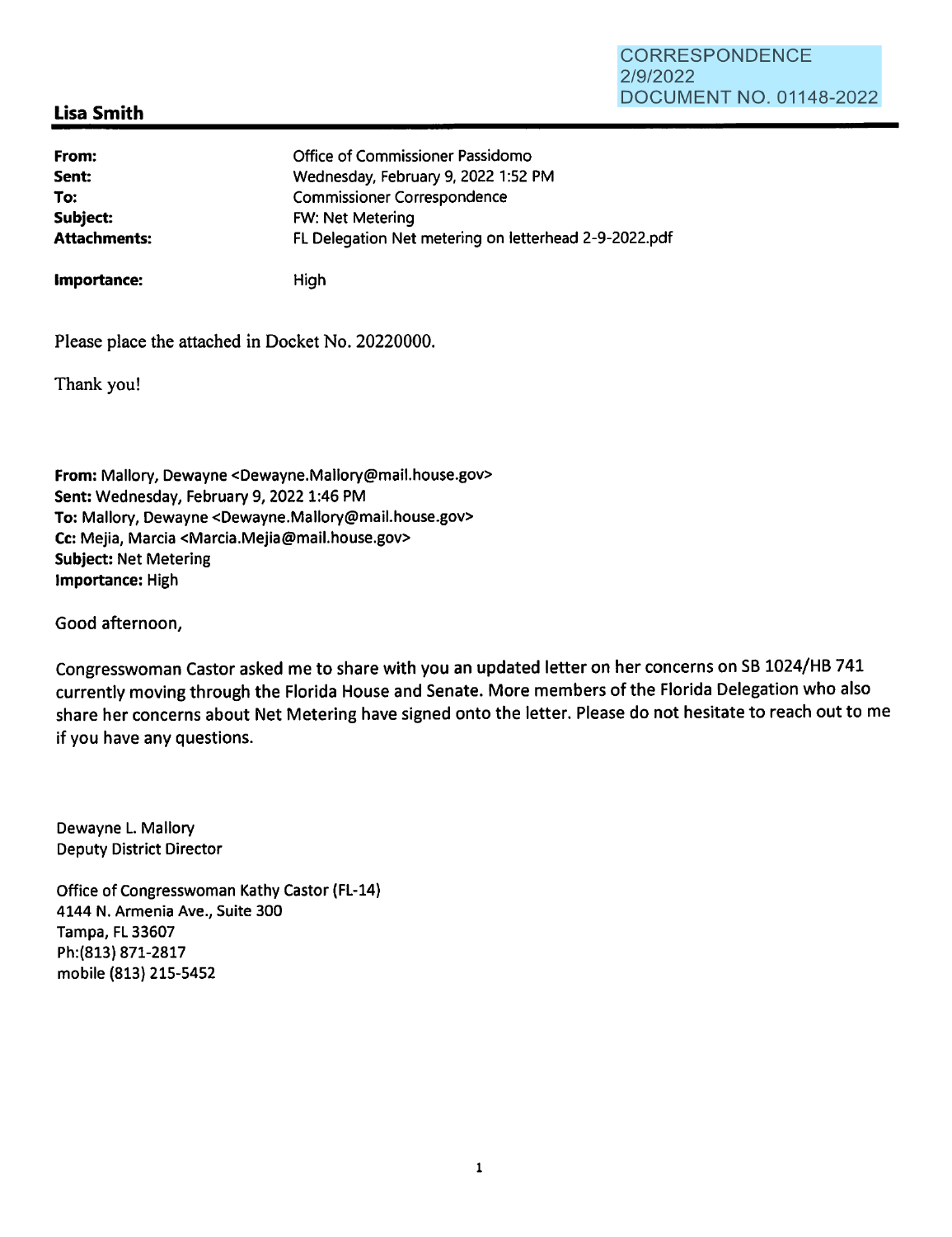**KATHY CASTOR**  $\mathcal{O}(\mathcal{O}(\epsilon))$  , which is a probability

i<br>Harrista Monteguista<br>Harrista Monteguista

i (1958) (1958-1954)<br>Ethnologia avaliaca de alemania the construction of the  $\alpha$  and  $\alpha$  and  $\alpha$  $\label{eq:2} \begin{split} \mathcal{L}_{\text{max}}(\mathbf{r}) &= \mathcal{L}_{\text{max}}(\mathbf{r}) \mathcal{L}_{\text{max}}(\mathbf{r}) + \mathcal{L}_{\text{max}}(\mathbf{r}) \\ &= \mathcal{L}_{\text{max}}(\mathbf{r}) + \mathcal{L}_{\text{max}}(\mathbf{r}) + \mathcal{L}_{\text{max}}(\mathbf{r}) \end{split}$ 

 $\mathcal{L}^{\text{max}}_{\text{max}}$  and  $\mathcal{L}^{\text{max}}_{\text{max}}$ 



**Control Control**  $\label{eq:2} \begin{array}{ll} \mathcal{O}_{\mathcal{M}}(x,y) = \mathcal{O}_{\mathcal{M}}(x,y) \times \mathcal{O}_{\mathcal{M}}(x,y) \\ \mathcal{O}_{\mathcal{M}}(x,y) = \mathcal{O}_{\mathcal{M}}(x,y) \times \mathcal{O}_{\mathcal{M}}(x,y) \times \mathcal{O}_{\mathcal{M}}(x,y) \end{array}$ **Stockholms** (ARV and **Carried for the AMMENUM CONTROL**  $\begin{array}{c} \left( \mathbf{x} \cdot \mathbf{y} \right) \in \mathbb{F} \left( \mathbf{x} \cdot \mathbf{y} \right) \mathbb{Q}, \\ \mathbf{y} \cdot \mathbf{y} \cdot \mathbf{y} \cdot \mathbf{y} \cdot \mathbf{y} \cdot \mathbf{y} \cdot \mathbf{y} \cdot \mathbf{y} \cdot \mathbf{y} \cdot \mathbf{y} \cdot \mathbf{y} \cdot \mathbf{y} \cdot \mathbf{y} \cdot \mathbf{y} \cdot \mathbf{y} \cdot \mathbf{y} \cdot \mathbf{y} \cdot \mathbf{y} \cdot \mathbf{y} \cdot \mathbf{y} \cdot$ www.castili.footbe.gov

Congress of the United States House of Representatives Washington. DC 20515-0914

February 3, 2022

The Honorable Wilton Simpson President 409 The Capitol 404 South Monroe Street Tallahassee, FL 32399-1100

The Honorable Chris Sprowls Speaker 420 The Capitol 402 South Monroe Street Tallahassee, FL 32399-1300

The Honorable Lauren Book Democratic Leader 228 Senate Building 404 South Monroe Street Tallahassee, FL 32399-1100

The Honorable Evan Jenne Democratic Leader 316 The Capitol 402 South Monroe Street Tallahassee, FL 32399-1300

RE: Help Floridians Lower Electric Bills: Keep and Improve Solar and Net Metering

Dear President Simpson, Leader Book, Speaker Sprowls and Leader Jenne:

Last year in the United States, 20 climate disasters each caused over \$1 billion in economic losses through severe storms, tropical cyclones, flooding events, drought, wildfire, and a winter storm.<sup>1</sup> Florida alone experienced \$600 million in economic losses in 2021 from climate disasters.<sup>2</sup> Despite these costs, the state of Florida has failed to adopt policies to reduce greenhouse gas pollution that fuels disasters, more frequent flooding, extreme heat - and thereby increase costs for Floridians. This failure persists even though clean energy is cheap energy: the cost of rooftop solar has dropped by 64% in the last decade and with the right state and local policies to address soft costs, costs could fall even further.<sup>3</sup>

Florida is blessed with abundant and affordable solar energy, and all Floridians should be able to access this renewable resource to help them save money on their electric bills, avoid vulnerability to volatile fossil fuel prices, and catalyze the continued growth of an industry that creates good-paying jobs and strengthens local economies. We write to express our concerns with SB 1024 and HB 741, legislation that would effectively end net metering for rooftop solar in Florida and jeopardize over 40,000 jobs in Sunshine State.

Solar power is a true cost-saver for Floridians and helps reduce harmful air pollution and increase energy resilience. During extreme weather events, rooftop solar and energy storage can provide essential back-up electricity. Resilient, distributed electricity generation is increasingly critical as Florida experiences more severe extreme weather and threats to the electric grid as a

<sup>&</sup>lt;sup>1</sup> U.S. National Oceanic and Atmospheric Administration, "Billion-Dollar Weather and Climate Disasters".

 $<sup>2</sup>$  Ibid.</sup>

<sup>&</sup>lt;sup>3</sup> David Feldman et al., U.S. Solar Photovoltaic System and Energy Storage Cost Benchmark: Q1 2020 (National Renewable Energy Laboratory, Jan. 2021).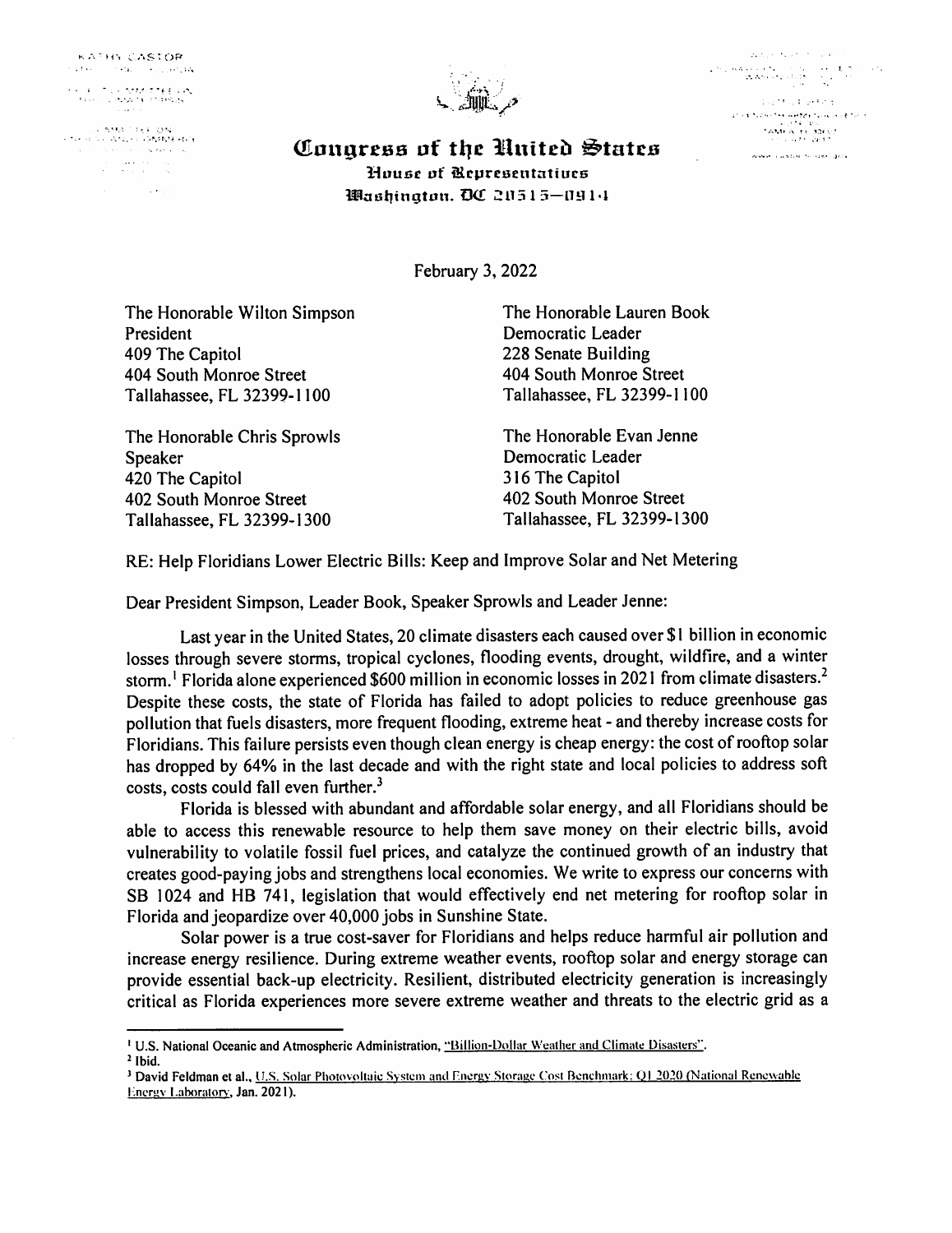result of climate change. Conventional alternatives like diesel generators only harm public health and exacerbate the climate crisis.<sup>4</sup> Florida's elected leaders should incentivize rapid deployment of resilient distributed solar energy generation paired with back-up energy storage. Congress encouraged states to consider adopting net metering to expand fuel diversity and promote renewable energy.<sup>5</sup> Under existing law, Floridians may receive credits for the excess electricity they send back to the electric grid at retail rates. Recent polling shows that 93% of Florida voters support net metering.<sup>6</sup> Net metering programs have very little impact on total electricity costs.<sup>7</sup> SB I 024 and HB 741 would harm consumers and the growing solar energy industry in Florida.

### Economic Benefits of Rooftop Solar

In the State of Florida, rooftop solar:

- Provides more than 40,000 jobs
- Generates almost \$3.2 billion in household income
- Provides nearly \$3.3 billion in Federal, state, and local tax revenues
- Adds  $$10.6$  billion to the Gross Domestic Product.<sup>8</sup>

In addition to construction jobs, rooftop solar creates jobs in the high-tech manufacturing, information technology, and professional business services industries.<sup>9</sup> Expanding rooftop solar in Florida through net metering helps diversify the economy and helps draw investment into Florida. There are more than 400 solar energy businesses in Florida.<sup>10</sup> Maintaining the economic engine net metering provides is essential to the stability and growth of Florida's economy.

### Rooftop Solar and Equity

Distributed solar energy provides unique resilience benefits in the event of extreme weather, like Hurricane Michael in 2018 which left 182,000 customers without access to electricity from the grid for more than a week.<sup>11</sup> Medically vulnerable and older residents are especially dependent on electricity and Florida has the highest percentage of senior citizens in the country.<sup>12</sup> More than 175,000 Floridians are electricity-dependent (based on medical conditions) Medicare recipients; this is the third-highest number in the United States.<sup>13</sup>

In addition to resilience benefits, incentivizing rooftop solar deployment through net metering benefits all Floridians because it reduces air pollution which can exacerbate health problems. Exposure to air pollution increases the likelihood of severe impacts, including death,

<sup>&</sup>lt;sup>4</sup> Vote Solar, Resilient Clean Energy for California: Protecting Vulnerable Communities. Critical Facilities, and the California Economy with Solar + Storage (Feb. 2020).

 $5$  Energy Policy Act of 2005, Pub. L. No. 109-58, § 1251 (2005), 16 U.S.C. § 2621(d).

<sup>&</sup>lt;sup>6</sup> Florida Solar Energy Industries Association (FlaSEIA), Preserve Florida's Rooftop Solar Industry (2021).

<sup>7</sup> Andrew Satchwell et al, Financing Impacts of Net-Metered PV on Utilities and Ratepavers: A Scoping Study of Two

Prototvpical U.S. Utilities (Lawrence Berkeley National Laboratory, Sep. 2014).

<sup>&</sup>lt;sup>8</sup> Florida Solar Energy Industries Association (FlaSEIA), Preserve Florida's Rooftop Solar Industry (2021). <sup>9</sup>**Ibid.** 

<sup>&</sup>lt;sup>10</sup> Ibid.

<sup>&</sup>lt;sup>11</sup> Audra D.S. Burch and Patricia Mazzei, "Thousands in Florida May Not Get Electricity Back for Weeks," (The New York Times. Oct. 14, 2018).

<sup>&</sup>lt;sup>12</sup> Solar United Neighbors and Vote Solar, The State of Roottop Solar in Florida (Aug. 2020).

<sup>&</sup>lt;sup>13</sup> U.S. Department of Health and Human Services, **IIIIS cmPOWER Map (Dec. 2021**).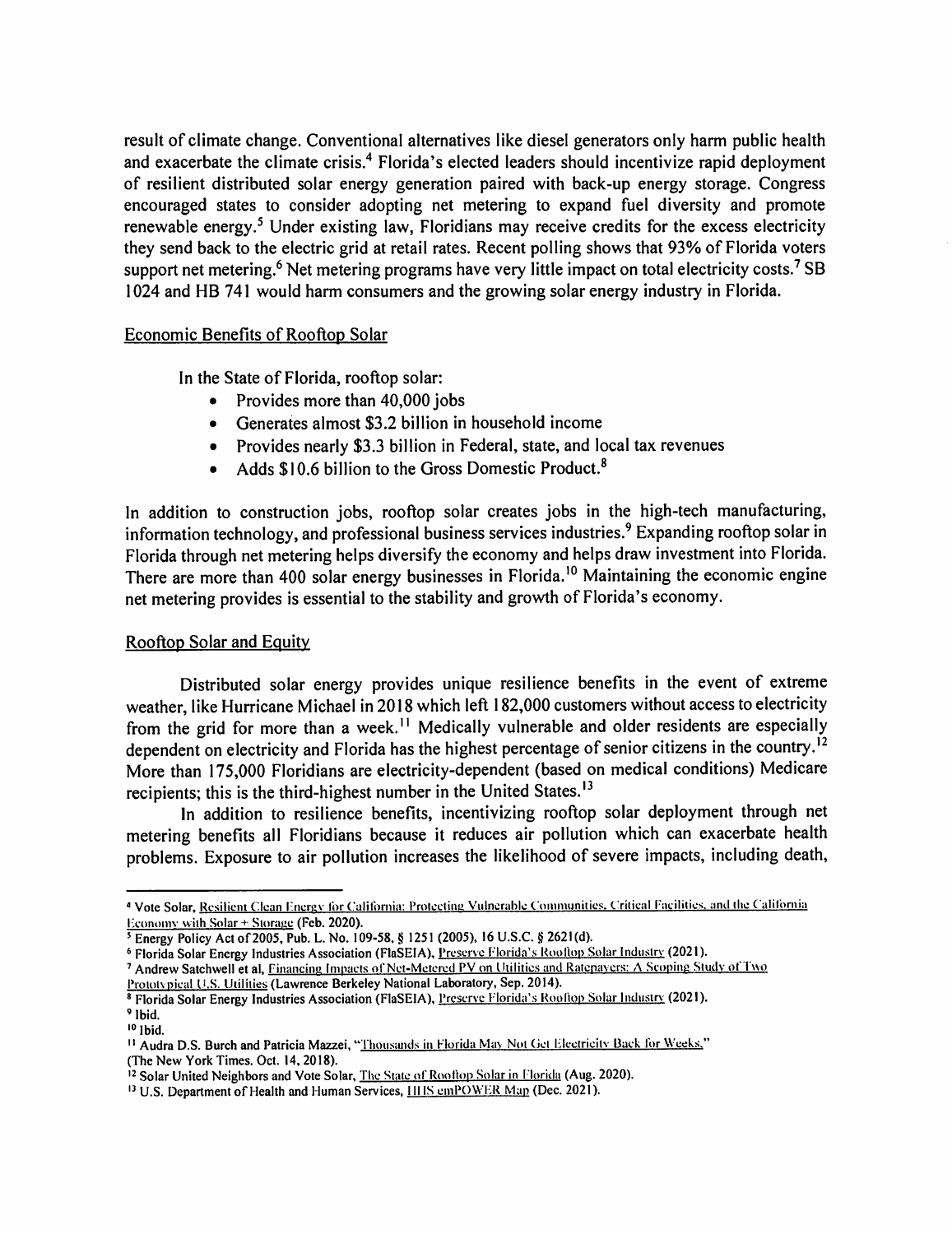from COVID-19. Rooftop solar deployment also reduces costs associated with developing new electricity generating facilities and transmission lines. In fact, recent studies conclude that rooftop solar provides net benefits to society, even with net metering compensation factored in.<sup>14</sup>

We support strategies to increase access to rooftop solar energy for all Floridians, including those who rent their homes and/or live in multi-family apartment buildings. For this reason, Chair Castor introduced the Community Solar Consumer Choice Act of 2021 (H.R. 2764) to expand access to solar energy, including expanding net metering for community solar subscribers. Florida should be a national leader and grow the rooftop solar industry.

#### SB 1024 and HB 741

We agree with the Florida Public Service Commission when it concluded that net metering "is an effective means of encouraging the development of demand-side renewable energy systems that allow participants to offset their energy usage."<sup>15</sup> We are concerned that SB 1024 and HB 741 would harm consumers by limiting access to resilient rooftop solar and harm local jobs and economic growth by crashing the solar energy industry in Florida. We are the "Sunshine State" and should harness low-cost solar energy to benefit Floridians! If enacted, the legislation could increase unemployment and lead to more spending on out-of-state fossil fuels like fracked gas that has harmful impacts.<sup>16</sup> As it is, more than \$5 billion leaves Florida's economy each year to pay for out-of-state fracked gas.<sup>17</sup> Florida is among the most-dependent U.S. states on fracked gas, leaving Floridians exposed to volatile swings in gas prices. <sup>18</sup>

A brighter future is possible – one that charts a future for lower electric bills and less pollution for Floridians. We respectfully urge you to defeat this legislation and support efforts to grow the solar energy industry, attract more investment to Florida, expand economic diversification, create more local jobs, reduce exposure to volatile fossil fuel prices, and protect public health.

Sincerely,

Kathy Castor **Charlie Crist** MEMBER OF CONGRESS MEMBER OF CONGRESS

*\_\_\_\_ \_,Isl \_\_\_\_ \_ \_\_\_\_ \_.Isl \_\_\_\_ \_* 

*\_\_\_\_\_ Isl \_\_\_\_ \_ \_ \_\_\_\_\_ Isl \_\_\_\_ \_* 

Val Demings Ted Deutch MEMBER OF CONGRESS MEMBER OF CONGRESS

<sup>&</sup>lt;sup>14</sup> Environment America, <u>The True Value of Solar: Measuring the Benefits of Rooftop Solar Power</u> (Jul. 2019).<br><sup>15</sup> Florida Public Service Commission, <u>Order No. PSC-2019-0509-FOF-EG</u> (Nov. 26, 2019).<br><sup>16</sup> Solar United Ne

<sup>&</sup>lt;sup>17</sup> Vote Solar, <u>The Costs and Risks of Florida's Dependence on Natural Gas</u> (Jul. 2020). <sup>18</sup> Ibid.